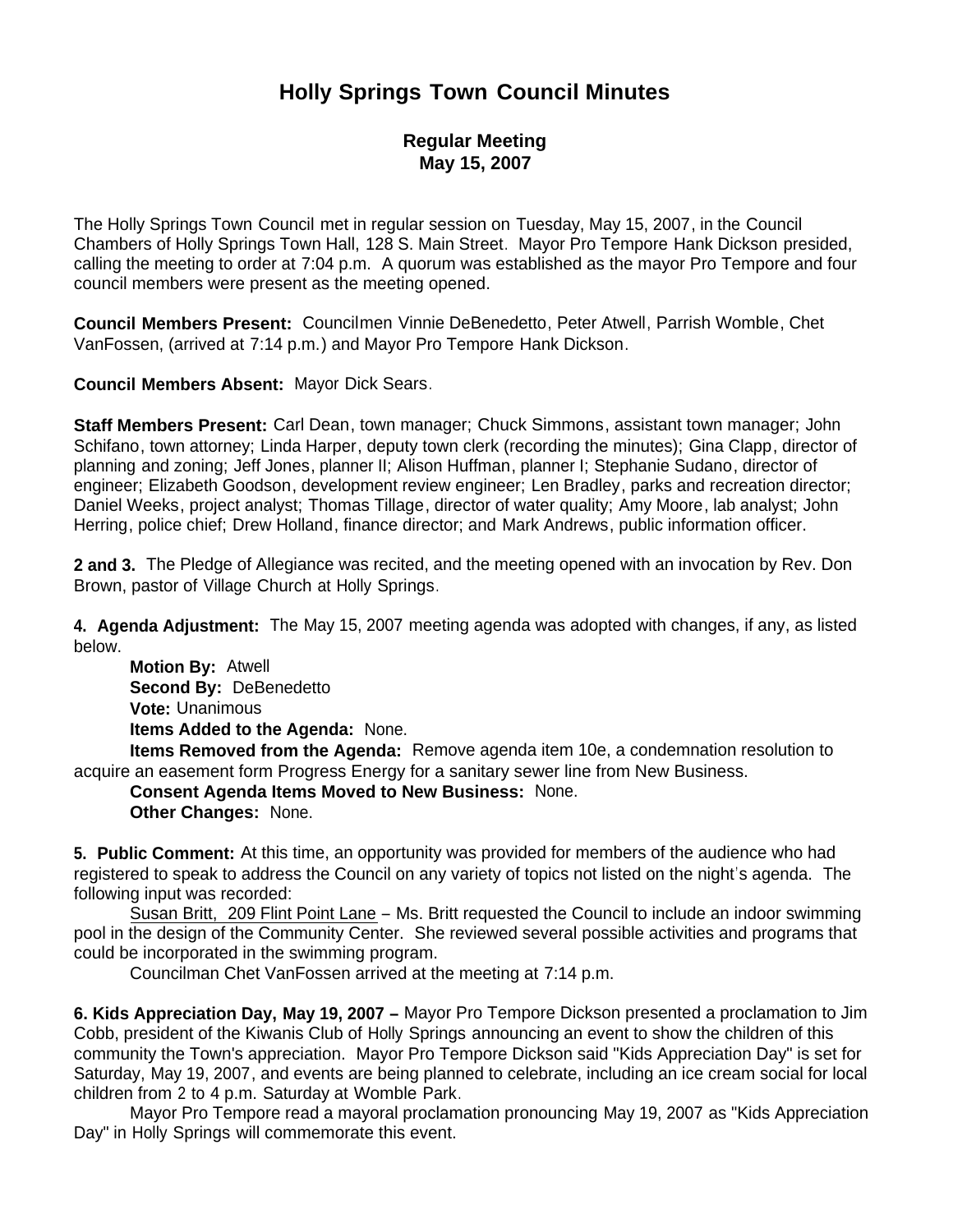Mr. Cobb explained that the "Terrific Kids" program recognizes student's who promotes good character, development, self-esteem and perseverance. Mr. Cobb recognized the students from Holly Ridge Middle; Holly Ridge Elementary; Holly Grove and Holly Springs Elementary Schools who will be receiving awards and certifications at the Culmination of Kids on Saturday May 19, 2007 at Womble Park.

 **Action:** None.

**7a. Public Hearing: Zoning Map Change 07-REZ-05 –** Ms. Huffman said the Town is processing its own petition for rezoning of the W.E. Hunt Community Center property, a 10.16-acre parcel located within the corporate limits of the Town at 301 Stinson Avenue.

 Ms. Huffman said the property currently is zoned R-15: Residential, and the Town is seeking to rezone the property to TV: Town Village. The requested zoning district is compatible with the Village District Area Plan, which designates this property as Civic/Institutional.

Ms. Huffman said that staff and Planning Board recommend approval.

With that explanation completed, Mayor Pro Tempore Dickson opened the public hearing to accept input. The following comments were recorded: None.

There being no input, the public hearing was closed.

 **Action #1:** The Council approved a motion to approve the following statement: "The requested zone map change from R-15: Residential to TV: Town Village is consistent with the Holly Springs 10-Year Comprehensive Growth Plan/Village District Area Plan since the Future Land Use Plan Map indicates this property as Civic/Institutional, and the TV: Town Village District allows for public facilities and educational uses as permitted primary uses." **Motion By:** Atwell

 **Second By:** Womble **Vote:** Unanimous.

 **Action #2:** The Council approved a motion to approve Zone Map Change Petition #07-REZ-05 to change the zoning of Wake County PIN # 0659-00-7312 from R-15: Residential to TV: Town Village as submitted by the Town of Holly Springs.

 **Motion By:** Atwell **Second By:** Womble **Vote:** Unanimous.

**7b. Public Hearing: Zoning Map Change 07-REZ-06 –** Ms. Huffman said the town has received an application requesting a zoning map change for the parcel located at 308 Earp Street. The property is located in close proximity to downtown and is included in the Village District Area Plan. The applicant is requesting a zoning map change from R-15: Residential to R-MF-8: Residential Multi-Family.

She said with the zoning map change, the parcel would be in compliance with the Village District Area plan, which designates the parcel as mixed residential.

Councilman DeBenedetto and Ms. Goodson discussed the egress and access into the development.

Ms. Huffman and Councilman DeBenedetto discussed the definition and uses of mixed residential. Ms. Huffman said that staff and Planning Board recommend approval.

With that explanation completed, Mayor Pro Tempore Dickson opened the public hearing to accept input. The following comments were recorded: None.

There being no input, the public hearing was closed.

 **Action #1:** The Council approved a motion to approve the following statement: The requested zone map change from R-15 to R-MF-8 is consistent with the Holly Springs 10-Year Comprehensive Growth Plan and the Village District Area Plan since the Future Land Use Plan Map indicates this property as Mixed Residential, and the R-MF-8 District is classified as such. **Motion** 

**By:** VanFossen

 **Second By:** Atwell **Vote:** Unanimous.

**Action #2:** The Council approved a motion to approve Zone Map Change Petition 07-REZ-06 to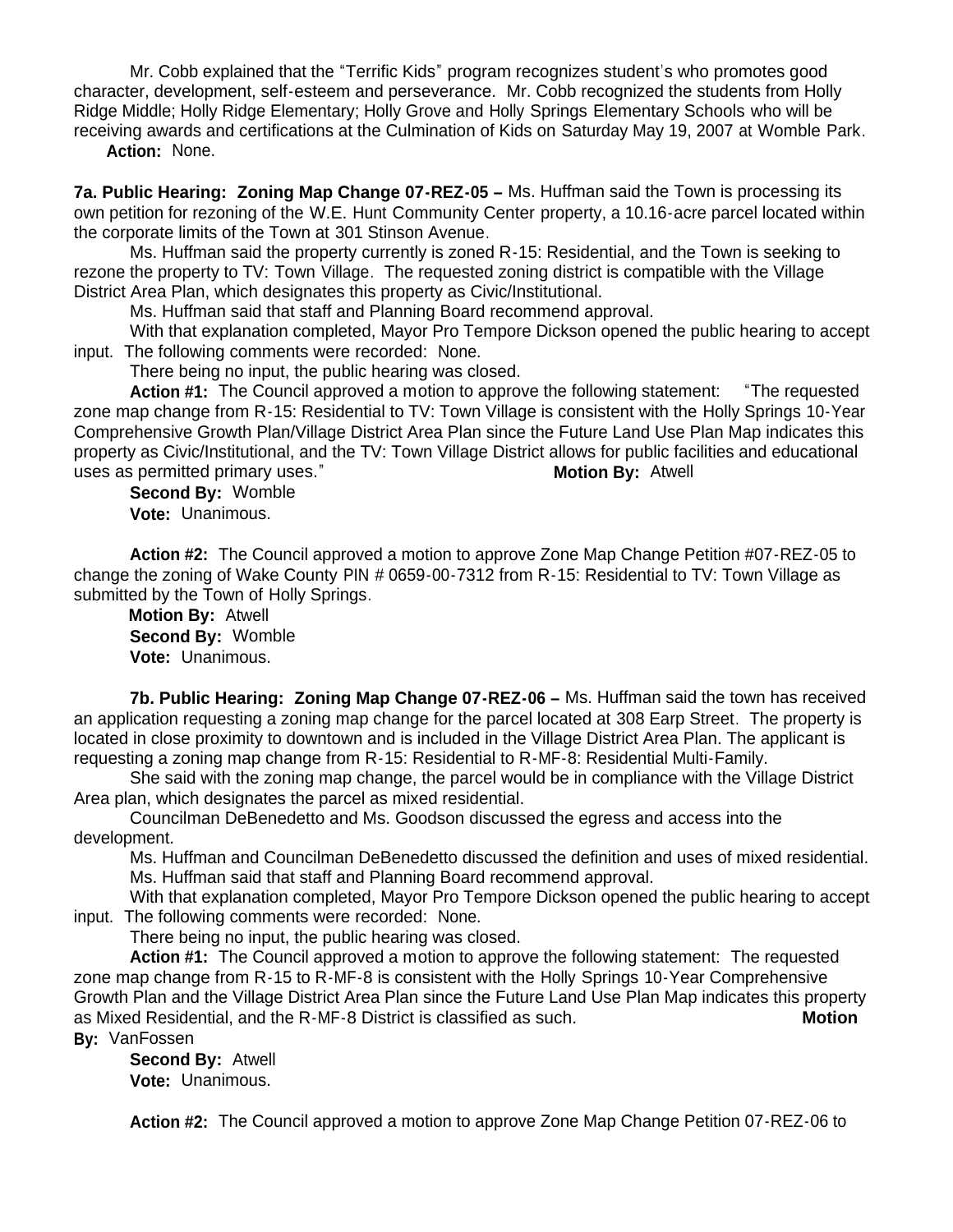change the zoning of 2.15 acres of Wake County PIN # 0659-02-4336 from R-15: Residential to R-MF-8: Multi-family as submitted by Ricky Blevins.

 **Motion By:** VanFossen **Second By:** Atwell **Vote:** Unanimous.

**7c. Public Hearing: Special Exception Use Petition 07-SEU-02 –** Ms. Huffman said the Town has received an application requesting a Special Exception Use approval for a modular classroom in a residential district. The request is for 401 Holly Springs Road, and the applicant states that the 6,000 square feet modular classroom is needed to ease overcrowding at Holly Springs Elementary School.

 Ms. Huffman said that are outstanding questions of the relocation of playground area and when the modular unit will be removed.

Councilman DeBenedetto and Mr. Bradley discussed that each modular classrooms has their individual restroom.

Mayor Pro-Tempore Dickson asked staff the possibility of adding a condition to require canopy's or covered walkways that would lead from the modular classrooms to the main building for protection from the weather.

Mr. Schifano suggested amending the ordinance to make covered walkways or canopy's a requirement.

Jerry Bradley said the topic of cover walkways would be open for discussion.

 There were questions from Councilmen DeBenedetto and Womble if this modular unit where any different from the other schools and how many modular units were located on this site.

Mr. Bradley said that this site is the same as the other schools in the areas and there are six modular units located on this site and each unit has their own restrooms.

Ms. Huffman said that staff and Planning Board recommend approval.

With that explanation completed, Mayor Pro Tempore Dickson opened the public hearing to accept sworn testimony and qualified evidence. Under oath administered by the Town Clerk, the following provided testimony to be recorded:

Jerry Bradley, 111 Devroah Lane, Fuquay-Varina – Mr. Bradley representing Wake County Public School requested the Council to consider approval to construct a modular unit at 401 Holly Springs Road.

There being no further testimony, the public hearing was closed.

 **Action #1:** The Council approved a motion to make and accept the following findings of fact to be recorded in the minutes for Special Exception Use Petition 07-SEU-02 for 401 Holly Springs Road to allow for a modular classroom as specified in UDO Section 2.08 General Regulations for residential districts as submitted by Gerald Rotman Architecture, PA, project number 0002-07 B-2, dated revised 04/10/2007: A special exception use may only be granted upon the presentation of sufficient evidence to enable a written determination that:

- a. The proposed use will not be injurious to the public health, safety, comfort, community moral standards, convenience or general welfare;
- b. The proposed use will not injure or adversely affect the adjacent area;
- c. The proposed use will be consistent with the character of the district, land uses authorized therein, and the Town of Holly Springs Comprehensive Plan;
- d. The proposed use shall conform to all development standards of the applicable district (unless a waiver of such development standards is requested as part of the special exception use petition and approved as set forth above, in which case the proposed use shall conform to the terms and conditions of such waiver).
- e. Access drives or driveways are or will be sufficient in size and properly located to: ensure automotive and pedestrian safety and convenience, traffic flow as set forth in Section 7.09 – Pedestrian Circulation and Vehicular Area Design; and, control and access in case of fire or other emergency;
- f. Off-street parking areas, off-street loading areas, trash enclosures, trash pick-up and removal, and other service areas are located so as to be safe, convenient, allow for access in case of emergency, and to minimize economic, glare, odor, and other impacts on adjoining properties and properties in the general neighborhood;
- g. The lot, building or structure proposed for the use has adequate restroom facilities, cooking facilities,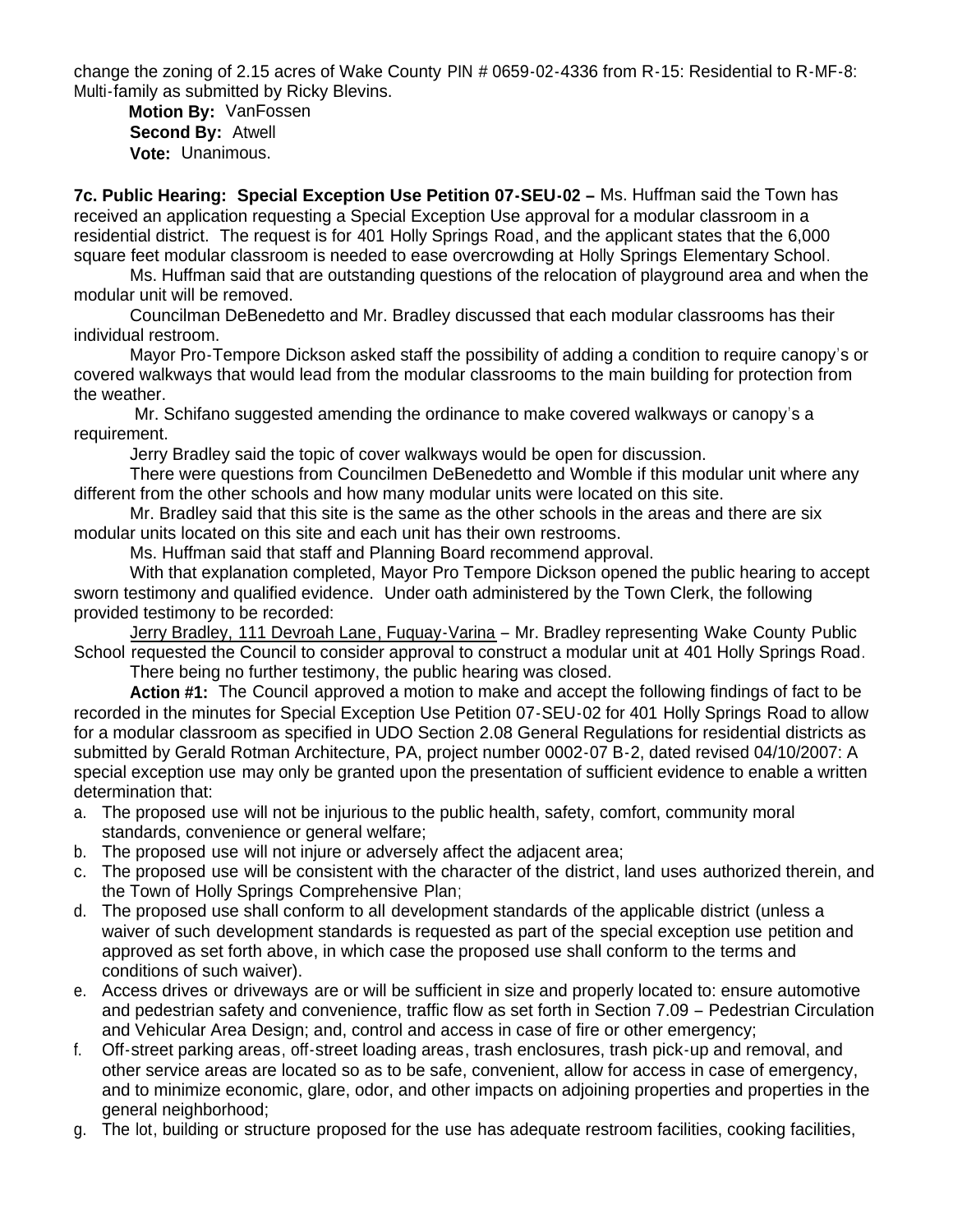safety equipment (smoke alarms, floatation devices, etc.), or any other service or equipment necessary to provide for the needs of those persons whom may work at, visit or own property nearby to the proposed use;

- h. Utilities, schools, fire, police and other necessary public and private facilities and services will be adequate to handle the needs of the proposed use;
- i. The location and arrangement of the use on the site, screening, buffering, landscaping, and pedestrian ways harmonize with adjoining properties and the general area and minimize adverse impacts; and,
- j. The type, size, and intensity of the proposed use (including but not limited to such considerations as the hours of operation and numbers of people who are likely to utilize or be attracted to the use) will not have significant adverse impacts on adjoining properties or the neighborhood.

**Motion By:** DeBenedetto

### **Second By:** Womble

 **Vote:** The vote carried with a 3 to 1 vote. Councilmen Womble, DeBenedetto and Atwell in favor and Councilman VanFossen against.

 **Action #2:** Having made findings of fact that the project meets the requirements to granted a Special Exception Use, motion to approve Special Exception Use Petition #07-SEU-02 for 401 Holly Springs Road to allow for a modular classroom as specified in UDO Section 2.08 General Regulations for residential districts as submitted by Rotman Architecture, PA, project number 0002-07 B-2, dated revised 04/10/2007.

## **Motion By:** DeBenedetto

### **Second By:** Womble

 **Vote:** The vote carried with a 3 to 1 vote. Councilmen Womble, DeBenedetto and Atwell in favor and Councilman VanFossen against.

*A copy of Special Exception Use application 07-SEU-02 entered into the record by the applicant and addressing the findings of facts is incorporated into these minutes as addendum pages.*

**7d. Public Hearing: Shoppes at Holly Springs Development Agreement –** Ms. Clapp explained that on May 16, 2006, the Town Council approved a development agreement with WRS Realty regarding certain modifications to Town zoning regulations for signage and site lighting in accordance with NCGS 160A-400.20, for the Shoppes at Holly Springs commercial project.

 She said it was determined after recordation of the development agreement that specific information regarding signage was omitted.

 Ms. Clapp said WRS has worked with staff in preparing a detailed master sign plan. The determination of the details of the signage for the main tenant, the "Shoppes" building, and out-lots has initiated a request for additional minor amendments to the sign regulations in conjunction with the master sign pan.

 She said staff feels that since additional requests for modifications to the Town's sign regulations are being requested, a new public hearing should be held in order for the Town to enter into an amendment to the current development agreement.

 She said the previous development agreement authorized a main shopping center sign and individual ground signs for each out-lot. The developer has agreed to modify the monument signs to use consistent font and color for the out-lots and to ensure that each panel on the main center sign will utilize a common font and color. The proposed amendments to the development agreement are to allow for:

- an increase in the percentage of the front façade signs from 5% to 7% for the "Shoppes" (to allow for this, the developer has committed to no signage's being allowed on the rear of the building and the overall height and length of each "Shoppes" sign is still required to meet Town of Holly Springs requirements.);
- one (1) flag pole for each out-lot (flag poles, even for American flags, must be specified within a master sign plan in order to be installed. This plan is not limiting the flags to American flags, but can be any flag that the specific site developer chooses.)
- an increase in the height of the major tenant's main front facade sign from forty-eight (48) inches to sixty (60) inches (to allow for this, the developer has agreed to remove two logos from the façade).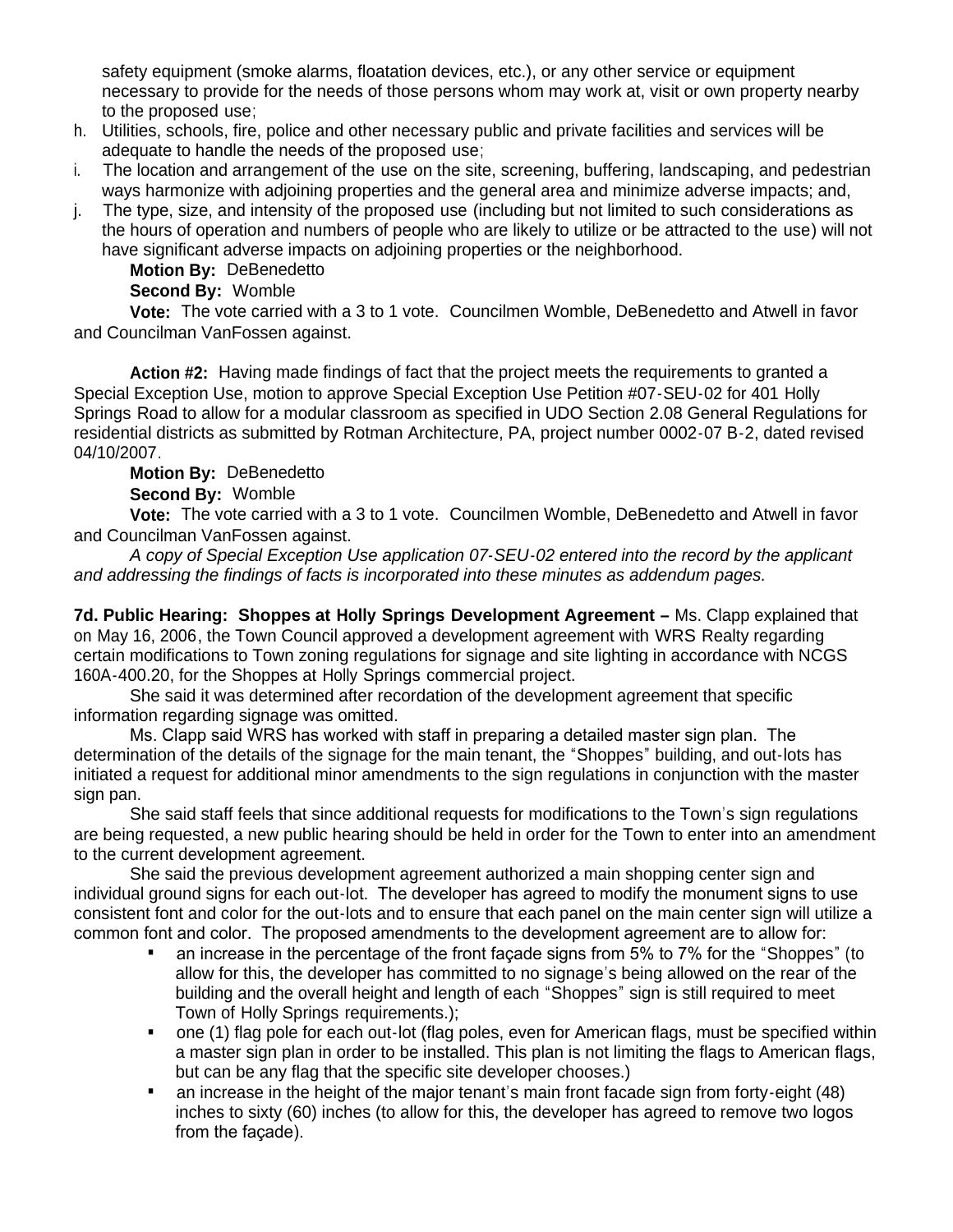With that explanation completed, Mayor Pro Tempore Dickson opened the public hearing to accept input. The following comments were recorded:

Jim Price the developer of Shoppes at Holly Springs said that he would be happy to answer any questions the Council may have about the agreement.

There being no further input, the public hearing was closed.

There was much discussion among staff and Council Members regarding the number of flag poles for each out parcel.

 **Action:** The Council approved a motion to approve amendments to the Shoppes at Holly Springs development agreement to incorporate the master sign plan as presented.

**Motion By:** Womble

**Second By:** DeBenedetto

**Vote:** Unanimous.

 A c*opy of amended Shoppes at Holly Springs development agreement is incorporated into these minutes as addendum pages.*

**7e. Public Hearing: Main Street Square Element G, 07-DP-06 –** Ms. Huffman explained Element G is one of the elements in Main Street Square Planned Unit Development that has not been through the development review process. Element G is comprised of 14 two- and three-bedroom town home units with rear alley access. The element would be located close to Main Street and Highway 55 in the neighborhood central district.

Councilman VanFossen asked what does the side and rear elevations look like.

Marty Bizzell, Bass, Nixon & Kennedy, Inc., - Mr. Bizzell said that the side and rear building elevations looks similar to the front elevations, the only difference is there will be garages located in the rear of the buildings.

Councilman Atwell said that he had some concerns with the appearance of smoke stacks on the roofs. He requested the developer to enclose the smoke stacks or vents on the roofs.

Mr. Bizzell said that he would pass that comment to the developer. He said that the developer has constructed this particular unit many times.

 Councilman DeBenedetto asked if condition 6 was addressed. Mr. Bizzell said that condition was addressed in the latest plan submittal.

Ms. Huffman said that staff and Planning Board recommend approval.

With that explanation completed, Mayor Pro Tempore Dickson opened the public hearing to accept input. The following comments were recorded:

Pete Kenney of 320 Fair Glen Lane - Mr. Kennedy asked the location of the existing creek and greenways that will connect Main Street Square to Fair Glen subdivision.

Van Crandall of 4813 Salem Ridge Road – Mr. Crandall was concerned that the town not having the full building elevations could not make a reasonable decision for approval.

Ms. Huffman responded by saying the town has received a full set of building elevations for this site and after reviewing the elevations feels this is a good product.

Len Bradley said this developer is proposing a boardwalk beginning at Main Street Square development that crosses the creek and connects the greenway trails in Fair Glen subdivision and onward to Womble Park.

There being no further input, the public hearing was closed.

 **Action:** The Council approved a motion to approve Development Plan #07-DP-07 for Main Street Square Element G as submitted by Bass, Nixon and Kennedy, project number 05904010, dated revised 04/10/2007 with the following conditions:

- 1. All previous conditions of approval for the Main Street Square PUD will apply to this development plan as well. *(Note that item 6a is an update to the PUD conditions previously approved)*
- 2. Fee-in-lieu of pump station upgrade will be required.
- 3. As approved in the PUD plan there will be a combination of greenway easement, greenway construction and a fee in lieu of land dedication applied to this project. Both the Parks and Recreation and Engineering Depts. have worked on the final location of the greenway corridor and have reached an understanding with the developer of the PUD. Section G is not involved in the greenway plan and a fee in lieu will be assessed at the time of lot recording or building permit depending on the structure of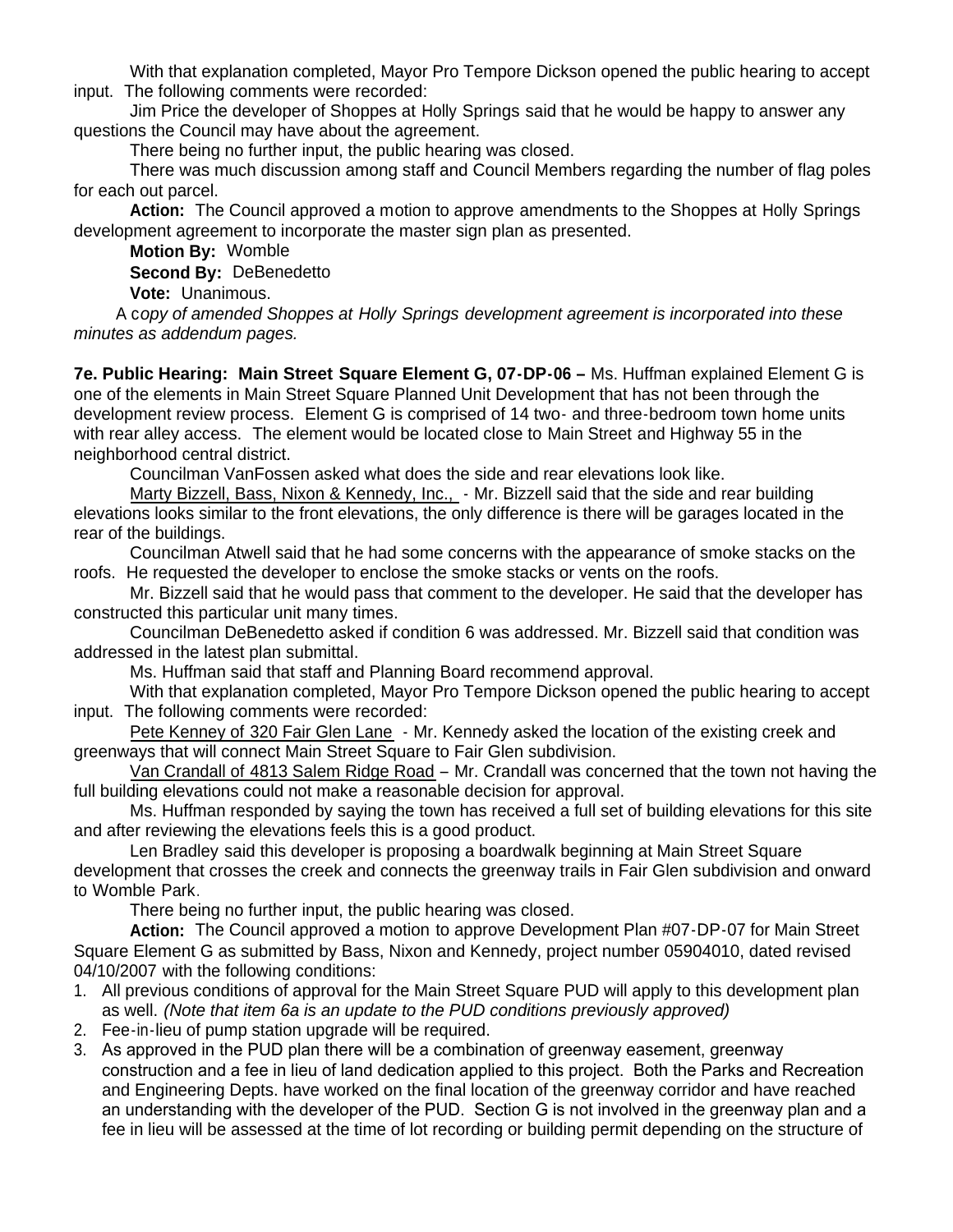the town home plat. The amount of fee in lieu was approved at \$846 per unit.

- 4. A draft copy of the Home Owner's association covenants must be submitted for review with the 1<sup>st</sup> plat review submittal, including language covering maintenance of private streets, alleys, private drainage easements, etc. The covenants will need to be recorded with the 1<sup>st</sup> plat for Main Street Square PUD.
- 5. The following items are to be included with 1<sup>st</sup> construction drawing submittal (later in the approval process):

a. A comprehensive drainage area map with calculations.

6. The following items are to be addressed prior to construction drawing approval (later in the approval process):

a. The NCDOT right-of-way for the old South Main Street has been released by NCDOT to the Town. The Town of Holly Springs is currently working through the abandonment of right-of-way process. Prior to construction drawing approval of this element, the abandonment must be resolved.

7. The following items will need to be addressed with revised plans within 10 days of Town Council approval:

a. The alley easement width will need to be corrected to 20' as approved on the Main Street Square PUD.

Lot 69 will need to be revised to meet minimum driveway length as discussed at meeting on 3/29/07. **Motion By:** Womble

**Second By:** DeBenedetto

 Councilman Atwell suggested adding a condition to address his concerns about minimizing the appearance of smoke stacks on the roofs.

 Councilman Womble amended his motion to add the following condition: at staff's discretion for the developer to work with staff on the aesthetics of smoke stacks on the roofs.

Councilman DeBenedetto amended his second.

**Vote:** Unanimous.

**8. Consent Agenda:** The Council approved a motion to approve all items on the Consent Agenda. The motion carried following a motion by Councilman Womble, a second by Councilman Atwell and a unanimous vote. The following actions were affected:

7a. Minutes - The Council approved minutes of the Council's regular meeting held on April 3, 2007.

 7b. Budget Report – The Council received a report of FY 2006-07 budget amendments #98 through #117 approved by the town manager. A c*opy of budget report is incorporated into these minutes as addendum pages.*

 7c. Resolution 07-17 – The Council adopted Resolution 07-17 directing the town clerk to investigate the sufficiency of annexation petition A07-04 and setting a public hearing on the question of annexation for Tuesday, June 5, 2007. A c*opy of Resolution 07-17 is incorporated into these minutes as an addendum page.*

7d. Proposed FY 2007-08 Budget Public Hearing – The Council set a public hearing to be held on Tuesday, June 5, 2007, to receive comments on the proposed FY 2007-08 budget.

 7e. Budget Amendment, \$150,000 – The Council adopted an amendment to the FY 2006-07 budget in the amount of \$150,000 to cover the costs of additional water purchases. A c*opy of the budget amendment is incorporated into these minutes as an addendum page.*

7f. Budget Amendment \$108,170 - The Council adopted an amendment to the FY 2006-07 Avent Ferry Road Fire Station Project Fund in the amount of \$108,170 to allocate contingency funds and align funds in preparation for the project's closing. A c*opy of budget amendment is incorporated into these minutes as an addendum page.*

 7g. Budget Amendment, \$2,350 – The Council adopted an amendment to the FY 2006-07 budget in the amount of \$2,350 to receive insurance proceeds for damaged public works vehicle. A c*opy of budget amendments is incorporated into these minutes as an addendum page.*

 7h. Bass Lake Outfall Project Ordinance 07-06 – The Council adopted Ordinance 07-06, a project ordinance setting a \$340,000 budget for the Bass Lake outfall project. A c*opy of Budget Ordinance 07-06 is incorporated into these minutes as addendum pages.*

7i. Main Street Sidewalk Construction – The Council approved to award contract for surveying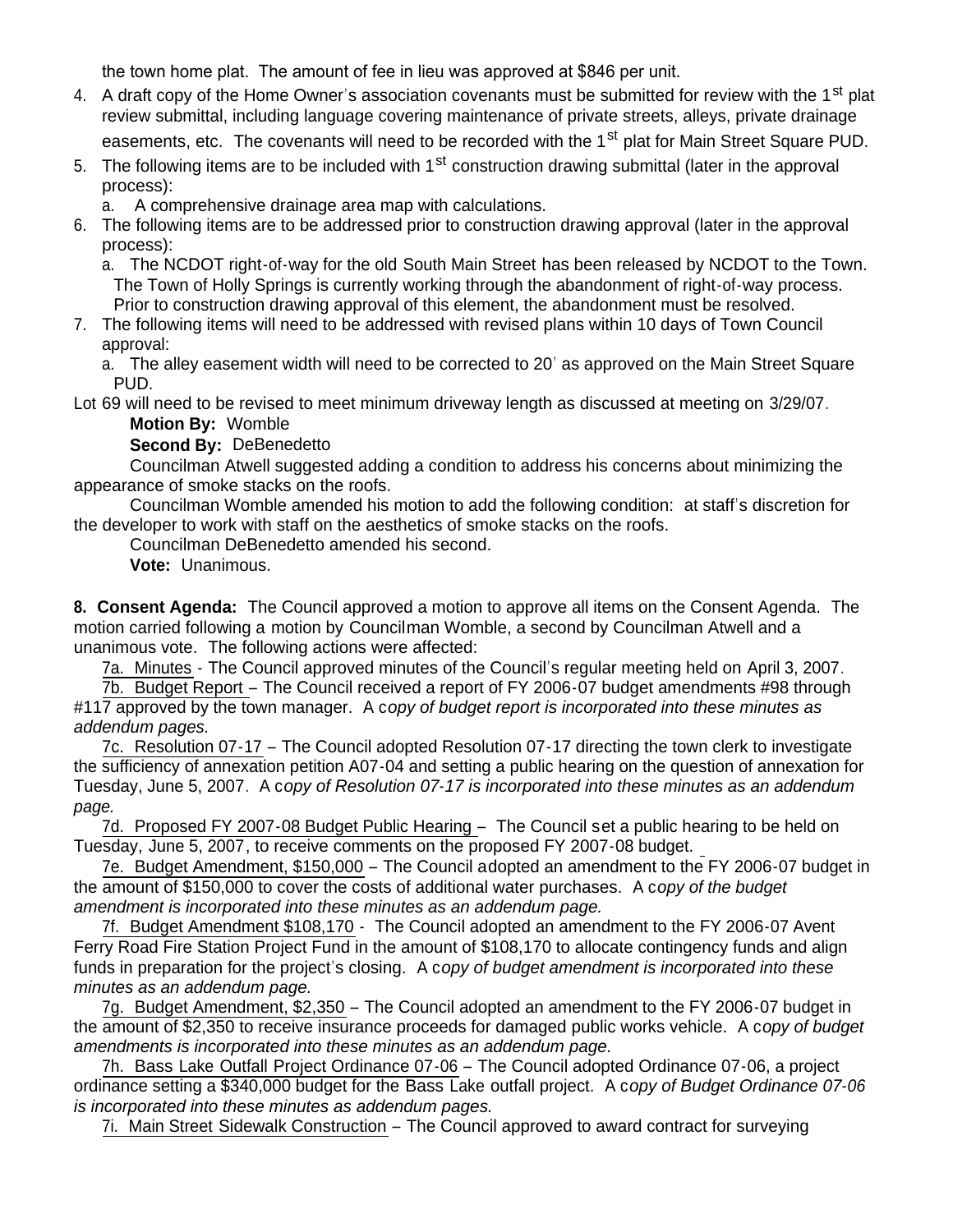services for sidewalk construction project on Main Street to Mauldin-Watkins Surveying, P.A. in the amount of \$14,850. A c*opy of Mauldin-Watkins Surveying contract is incorporated into these minutes as an addendum page.*

 7j. Resolution 07-18 – The Council adopted Resolution 07-18 to approve modifications to Section 4 of the Town of Holly Springs Engineering Design and Construction Standards to be consistent with the North Carolina Erosion Control Planning and Design Manual. A c*opy of Resolution 07-18 is incorporated into these minutes as addendum pages.*

 7k. Intersection Sight Distance Policy Statement P-30 – The Council adopted Policy Statement P-030 addressing intersection sight distances. A c*opy of Policy Statement P-030 is incorporated into these minutes as addendum pages.*

 7l. Resolution 07-19 Surplus Property – The Council adopted Resolution 07-19 declaring certain vehicles to be surplus to the needs of the Town. A c*opy of Resolution 07-19 is incorporated into these minutes as an addendum page.*

7m. Sewer use Ordinance 07-07 – The Council adopted Ordinance 07-07 amending the Town's sewer use ordinance to be compliant with State regulations. A c*opy of Ordinance 07-07 is incorporated into these minutes as addendum pages.*

 7n. Holly Springs Enforcement Response Plan - The Council approved to adopt the Town of Holly Springs Enforcement Response Plan regulating those who violate the Town's sewer use ordinance. A c*opy of Holly Springs Enforcement Response Plan is incorporated into these minutes as addendum pages.*

 7o. Audit Contract – The Council approved to enter into a contract with Christopher K. Abbott, CPA, PA in an amount not to exceed \$24,200 for auditing services of the town's FY 2006-07 finances. A c*opy of audit contract is incorporated into these minutes as addendum pages.*

**9. NC Hwy. 55 Bypass Name Proposals** – Ms. Clapp said at the May 1, 2007 Town Council meeting, several names were proposed for NC 55. The majority of the conversation centered around Holly Springs founding father, Col. George Benton Alford. Councilman Womble requested additional time to complete research and suggest other options.

She said the Council agreed that Councilman Womble could suggest other options on May 15. The Council also directed staff to proceed, in the meantime, with the submission to Wake County GIS of variations on the Alford name. Staff submitted the following names for consideration: Colonel Alford Highway; Alford Highway; Colonel G.B. Alford Highway; and G.B. Alford Highway.

Ms. Clapp explained after the names were submitted, additional information was found that indicates that Mr. Alford obtained the "Colonel" title only as an honorary one, bestowed by the Sons of the Confederacy. It was not reflective of a military career as originally assumed.

Ms. Clapp said "by virtue of his service in the Confederate army, George B. Alford has been honored by his comrades by election to the position of Commander of the Camp of United Confederate Veterans, No. 1278 at Holly Springs. The military service of Mr. Alford began in the fall of 1864 (at age 19,) when he joined the R.H. Tucker cavalry company. He was with his company in Baker's regiment, Barnes brigade at Petersburg and Dinwiddie Court House. He was in important raids to Stony Creek and Bellfield. Being taken ill with typhoid fever, he was sent to the military hospital at Raleigh, under the care of Dr. Tracey. Upon his recovery he was ordered back to his regiment, near Petersburg, the day the battle of Aversboro was fought. Before he could get to the front Richmond fell, and the war was over. At the surrender, as at his enlistment, he was a private." *Historical Raleigh with Sketches of Wake County and its Important Towns by Moses N. Amis 1913*

She said staff feels that the Town should not include "Colonel" in the street name.

Councilman Womble also points out that the "colonel" title is tied to the caustic history of the Civil War and would be particularly insensitive to the Holly Springs black community. Councilman Womble says he feels that some variation on the Alford name would be appropriate as long as the word "Colonel" is not used.

 She said in response to the Town's submissions, Wake County has said that either Colonel Alford Hwy. or G.B. Alford Hwy. would be acceptable.

Ms. Clapp said that unless Councilman Womble has other suggestions, staff would recommend G.B. Alford Hwy. as the name to be used for NC Hwy. 55 Bypass.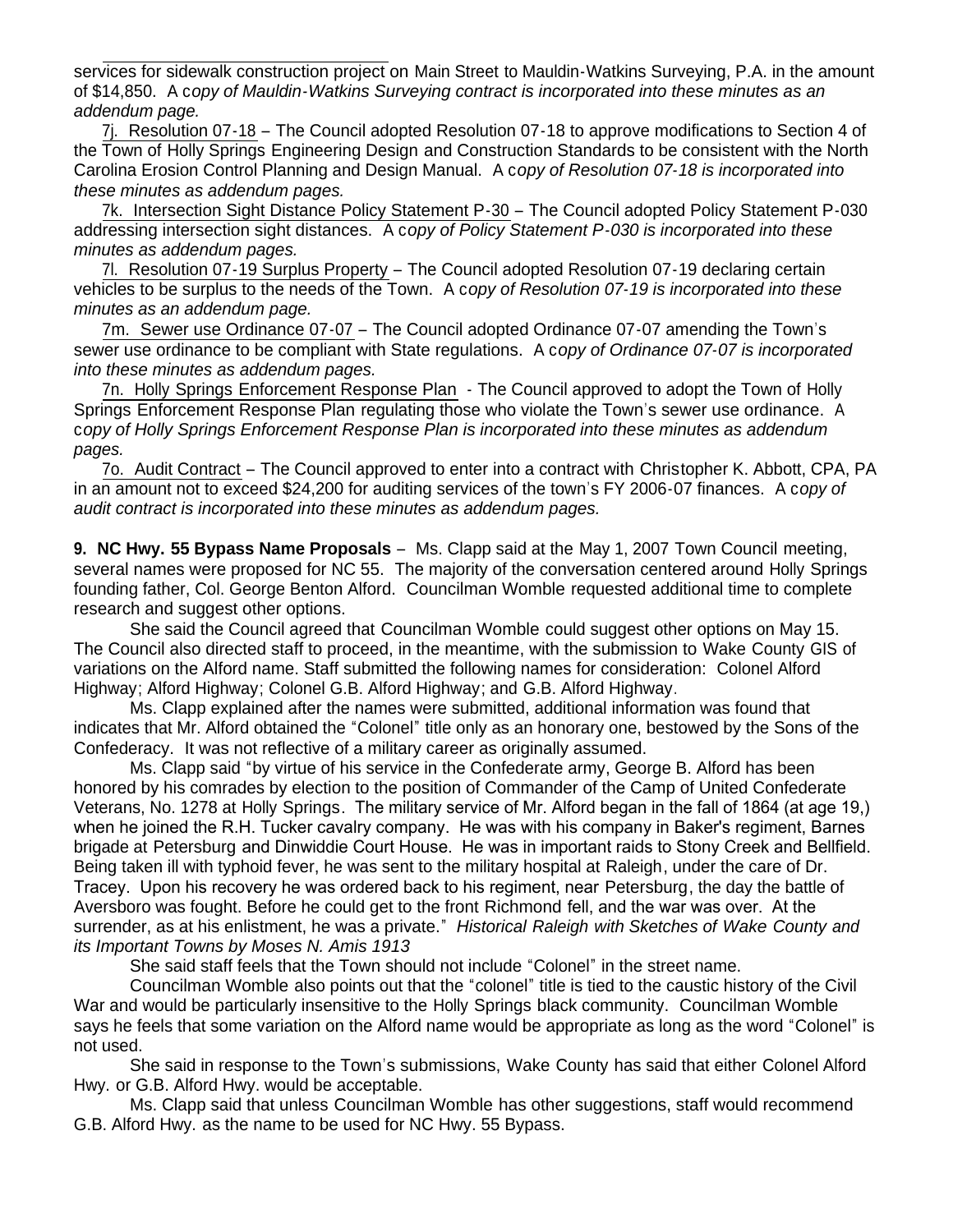**Action:** The Council approved a motion to name NC Hwy. 55 Bypass from Old Smithfield Road to Old Adams Road, "G. B. Alford Hwy."

 **Motion By:** Atwell **Second By:** DeBenedetto **Vote:** Unanimous.

**10a. 2007 Parks and Recreation Master Plan –** Mr. Bradley introduced Design-Based Planning, Inc. who presented the proposed 2007 Parks and Recreation Master Plan for the Town of Holly Springs to the Town Council and the public. He said a parks and recreation master plan is a written document that gives guidance as to the future direction of parks and recreation within a community. The plan is being developed in conjunction with the Town of Holly Springs Comprehensive Plan.

Andrew Schrauth of Design Based Planning gave a presentation of the project mandate and overview and recommendation to the Town Council.

Jocelyn Gordon of Design Based Planning spoke on the trends and needs analysis of the Town's parks and recreation areas.

**Action:** None.

**10b. Main Street Square Infrastructure Reimbursement Agreement** – Ms. Sudano said the attached infrastructure reimbursement agreement (IRA) between Main Street Square developer MSS Development, LLC and the Town consists of the following:

- the developer's obligation to construct a downstream gravity sewer line that is necessary to serve both Main Street Square development plus other major developments in this southern area of Town, and
- the developer's obligation to prepay (much earlier than would normally be paid in the development process) water and sewer capacity replacement fees in the total amount of \$250,500 for 104 apartment units. The money would be used by the Town to partially fund a gravity sewer line to take the Somerset pump station offline (Bass Lake sewer outfall) in this same basin within the next few months. (Note that the agreement also provides for a similar arrangement for 48 more apartment units in this development if they are approved by the council on or before Dec. 31, 2007. This would add to the totals listed.

 Ms. Sudano said that in exchange, the developer would receive a reduction in the amount of capacity replacement fees related proportionately to the number of bedrooms per apartment unit.

 She said this would be the first of two projects for which the Town Council endorsed a plan several years ago that included prepayment of certain development fees in the sewer basin tributary to Somerset Farms pump station in order help pay for the downstream Bass Lake sewer outfall.

**Action:** The Council approved a motion to enter into an infrastructure reimbursement agreement with MSS Development, LLC, for Main Street Square.

**Motion By:** Atwell **Second By:** Womble **Vote:** Unanimous

 A c*opy of infrastructure reimbursement agreement is incorporated into these minutes as addendum pages.*

**10c. Bass Lake Outfall Project** – Mrs. Sudano explained that the Town solicited bids for a gravity sewer construction project to serve the area northwest of NC 55 Bypass to Avent Ferry Road which includes the Wal-Mart Shopping Center. She said bids were opened May 9, past deadlines to be able to include the information in agenda packets.

Ms. Sudano said the project consists of furnishing and installing (including labor, equipment, parts, materials, and other incidental work) 840 linear feet of 8-inch PVC gravity sewer; 330 linear feet of 8-inch ductile iron pipe; associated manholes; connection to existing gravity sewer lines; 170 lf of 18-inch steel casing; 8-inch ductile iron pipe carrier pipe; and jack and bore under NC55. In addition to the line work, a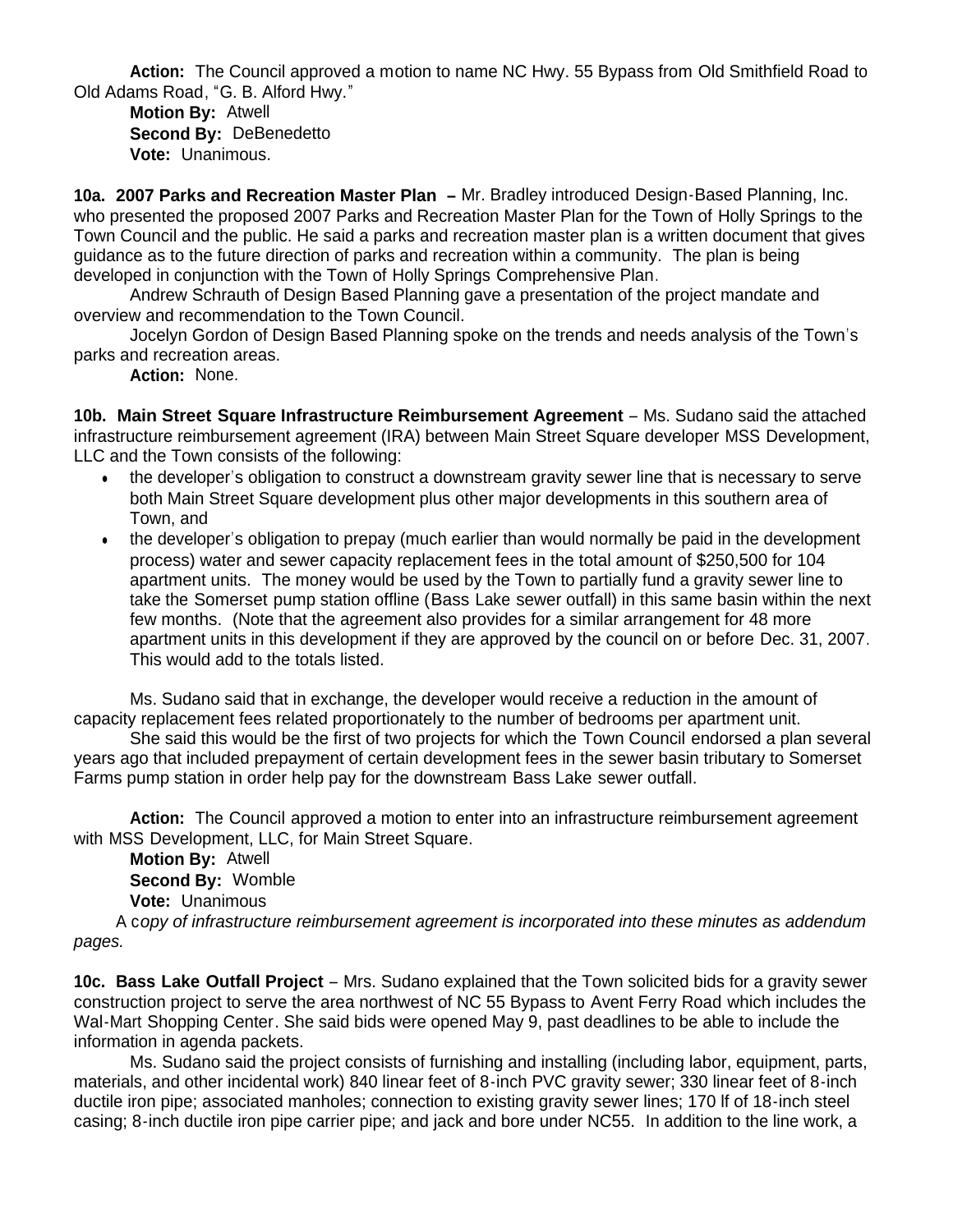spare pumping unit for the existing Somerset Farms pump station will be provided along with a second counter rotating impeller and a new pump alternating relay.

**Action:** The Council approved a motion to award construction contract for the Bass Lake sewer outfall to the lowest responsible bidder, Fowler Contracting in a contract amount not to exceed \$211,985.39 inclusive of a 5% contingency.

 **Motion By:** VanFossen **Second By:** Womble **Vote:** Unanimous A c*opy of the bid tabulation sheet is incorporated into these minutes as addendum pages.*

**10d. Pre-treatment Program Fee Schedule** – Ms. Moore explained that in September 2006 the Town received final approval of a pretreatment program from the NC Division of Water Quality. In development of the program it was estimated that it would cost the town approximately \$15,000 annually to administer the program. The Town's Department of Water Quality staff would like the Council to consider approval of a fee and surcharge plan to help recover some of the costs associated with this program.

**Action:** The Council approved a motion to adopt a schedule of fees and surcharges for the Town's pretreatment program.

 **Motion By:** Atwell **Second By:** VanFossen **Vote:** Unanimous

A c*opy of the fee schedule is incorporated into these minutes as addendum pages.*

**10e. Progress Energy Condemnation Resolution 07-20,** – This agenda item was removed from the agenda during agenda adjustment.

**10f. Veterans Park Building** – Mr. Bradley explained upon further demolition of the house at Veterans Park and recommendation from consultants, it is staff's feeling that the building is not capable of being renovated without significant expense. The remaining options would be to complete the demolition of the building and start from the beginning with a new building or scratch the thought of this type facility and consider the construction of different intent.

He said the construction of a new building to serve the same purpose as the planned renovation of the structure would be costly, probably in the neighborhood of \$120,000 - \$150,000. Should this take place there would be little funds remaining for the construction of the amenities for this project.

 He said taking a differing look at the scope of the site; it may be more worthy to consider the building of an average size picnic shelter with restrooms. It is anticipated that this could be completed for about \$75,000.

He said the planned parking would be sufficient for either concept.

 Mr. Bradley said had there been not a building on site, the plans would not reflect one like that shown in the Town's plans. This park is marginally small for this type of facility with possible parking problems during high use times, in addition to staffing, programming, and maintenance considerations. A modestly sized picnic shelter is more appropriate for the park, as it would get used frequently by the neighborhoods, and would not require staffing for its use, and would have less maintenance needs.

 He said although a larger shelter is planned nearby at Jones Park, it is my opinion that we can make both parks work for us with two shelters. There may be a need to adjust the location of the Jones shelter, but that can be accomplished within the existing plan. He said staff's recommendation is to demolish the remainder of the building and begin working on the construction of a small picnic shelter leaving the basic concept for the park intact.

 There was much discussion among staff and Councilmen DeBenedetto and Womble about the vision for Veterans Park and the role Holly Springs veterans have in constructing the park.

 **Action:** The Council approved a motion to approve to complete demolition of the building at Veterans Park and replace the building with a modest sized picnic shelter and restrooms.

**Motion By:** Womble

#### **Second By:** DeBenedetto

Councilman Atwell discussed the possibility of removing the old police station building to Veteran's